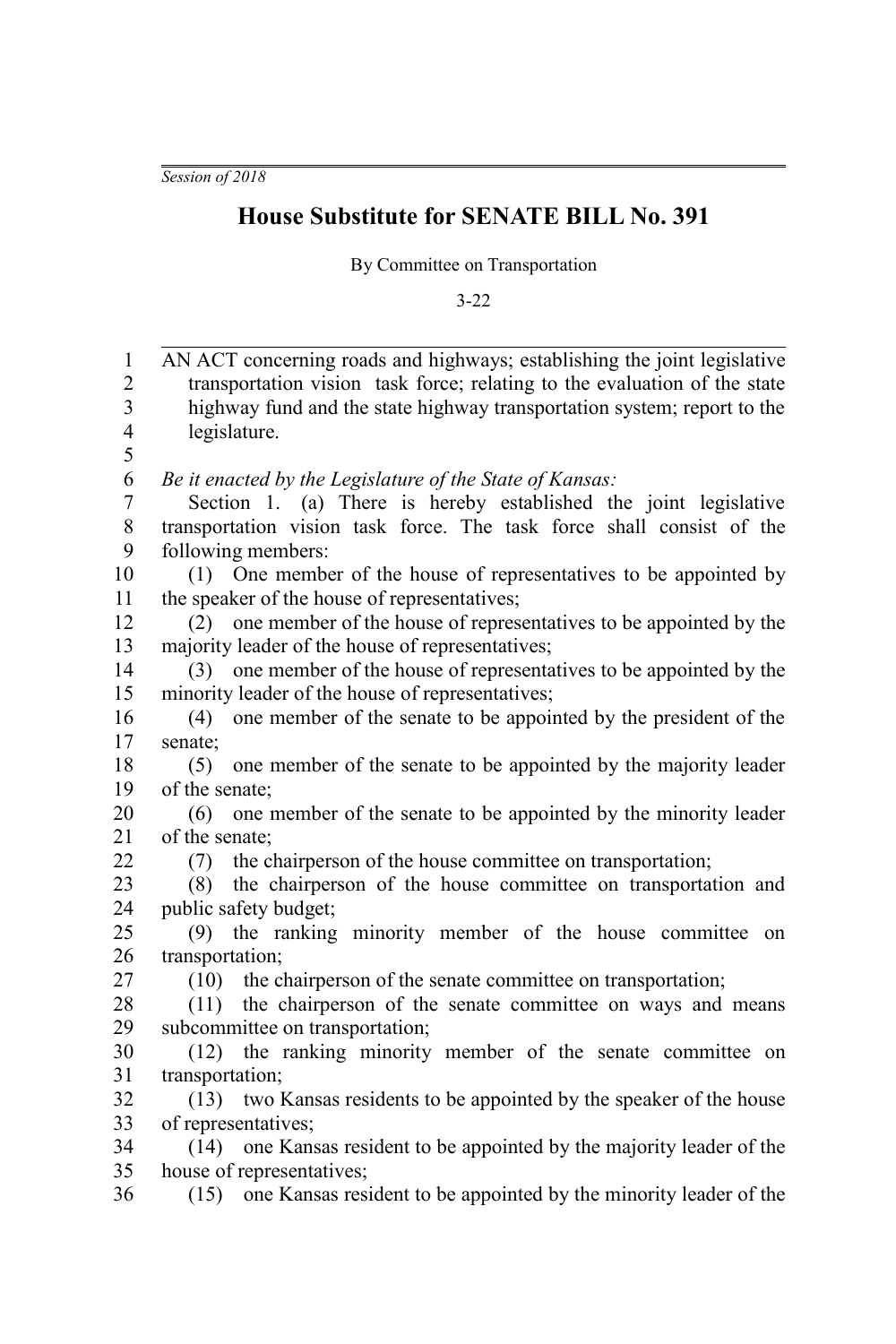house of representatives; 1

(16) two Kansas residents to be appointed by the president of the senate; 2 3

(17) one Kansas resident to be appointed by the majority leader of the senate; 4 5

(18) one Kansas resident to be appointed by the minority leader of the senate; 6 7

8

(19) one Kansas resident to be appointed by the governor;

(20) one Kansas resident who resides in a county with a population of less than 40,000 people to be appointed by the Kansas association of counties. This selection is not required to be affiliated with a stakeholder organization; 9 10 11 12

(21) one Kansas resident to be appointed by the league of Kansas municipalities. This selection is not required to be affiliated with a stakeholder organization; and 13 14 15

(22) the following ex-officio members, who all shall be nonvoting members: 16 17

18 19

20

32 33 (A) The secretary of transportation or the secretary's designee;

(B) the secretary of revenue or the secretary's designee;

(C) the secretary of agriculture or the secretary's designee; and

(D) the chief executive officer of the Kansas turnpike authority or the chief executive officer's designee. 21  $22$ 

(b) The speaker of the house of representatives shall select one member of the task force who is a member of the house of representatives to serve as co-chairperson of the task force. The president of the senate shall select one member of the task force who is a member of the senate to serve as co-chairperson of the task force. 23 24 25 26 27

(c) Except for appointments under subsection (a)(20) and (21), for any Kansas resident appointed as a member to the task force, such member must be affiliated with one of the following stakeholder organizations: 28 29 30

(1) Economic lifelines; 31

(2) the Kansas contractors association;

(3) the heavy constructors association;

(4) the Kansas aggregate producers association-Kansas ready mix association; 34 35

- (5) the greater Kansas City building and construction trades council; 36
- (6) the American council of engineering companies of Kansas; 37
- (7) the Kansas public transit association; 38
- (8) a class I railroad company; 39
- (9) a short line railroad company; 40
- (10) the Kansas motor carriers association; 41
- (11) the Portland cement association; 42
- (12) the petroleum marketers and convenience store association of 43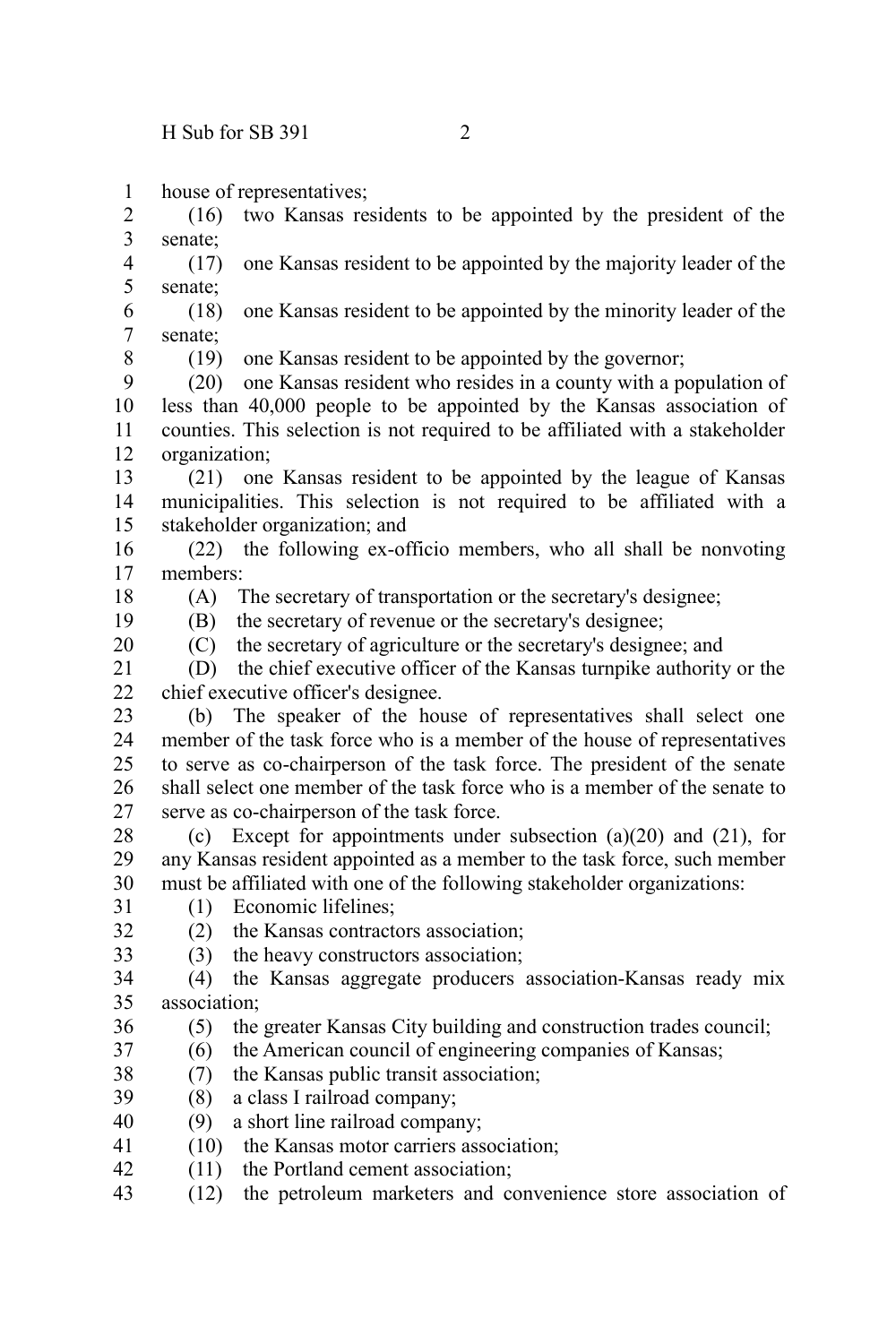Kansas; 1

2

8 9 (13) the Kansas asphalt pavement association;

(14) the international association of sheet metal, air, rail and transportation workers; 3 4

(15) a Kansas aerospace company; 5

(16) the Kansas Ag Alliance; 6

(17) the Kansas farm bureau; 7

(18) the Kansas independent oil and gas association (KIOGA);

(19) a local or regional chamber of commerce; or

(20) the AFL-CIO. 10

(d) (1) Members shall be appointed to the task force not later than 45 days from the effective date of this act. Members of the task force must all be residents of Kansas and shall consist of at least two members from all six department of transportation districts in Kansas. 11 12 13 14

(2) The joint legislative transportation vision task force may meet in an open meeting at any time upon the call of either co-chairperson of the task force. 15 16 17

(3) A majority of the voting members of the joint legislative transportation vision task force constitute a quorum. Any action by the task force shall be by motion adopted by a majority of the voting members present when there is a quorum. 18 19 20 21

(4) Any vacancy on the joint legislative transportation vision task force shall be filled by appointment in the manner prescribed in this section for the original appointment. 22 23 24

(5) Any member of the house of representatives or the senate who is appointed to the task force or a subcommittee as a member under subsection (a) or (e) may designate another member of the house of representatives or senate, respectively, to attend any or all meetings of the task force or subcommittee as such member's designee. 25 26 27 28 29

(e) Unless otherwise provided, the co-chairpersons of the joint legislative transportation vision task force shall establish and appoint chairpersons and members to subcommittees created pursuant to this subsection. The co-chairpersons of the joint legislative transportation vision task force may establish any additional subcommittees as deemed necessary by the co-chairpersons. Each subcommittee may contain up to 11 members. Each subcommittee shall include as a majority of the subcommittee, members appointed from the members of the joint legislative transportation vision task force. Remaining members of the subcommittees, unless otherwise provided, shall be appointed by the cochairpersons of the joint legislative transportation vision task force and are not required to be affiliated with the stakeholder organizations listed under subsection (c). The subcommittees shall meet on dates and locations approved by the co-chairpersons of the joint legislative transportation 30 31 32 33 34 35 36 37 38 39 40 41 42 43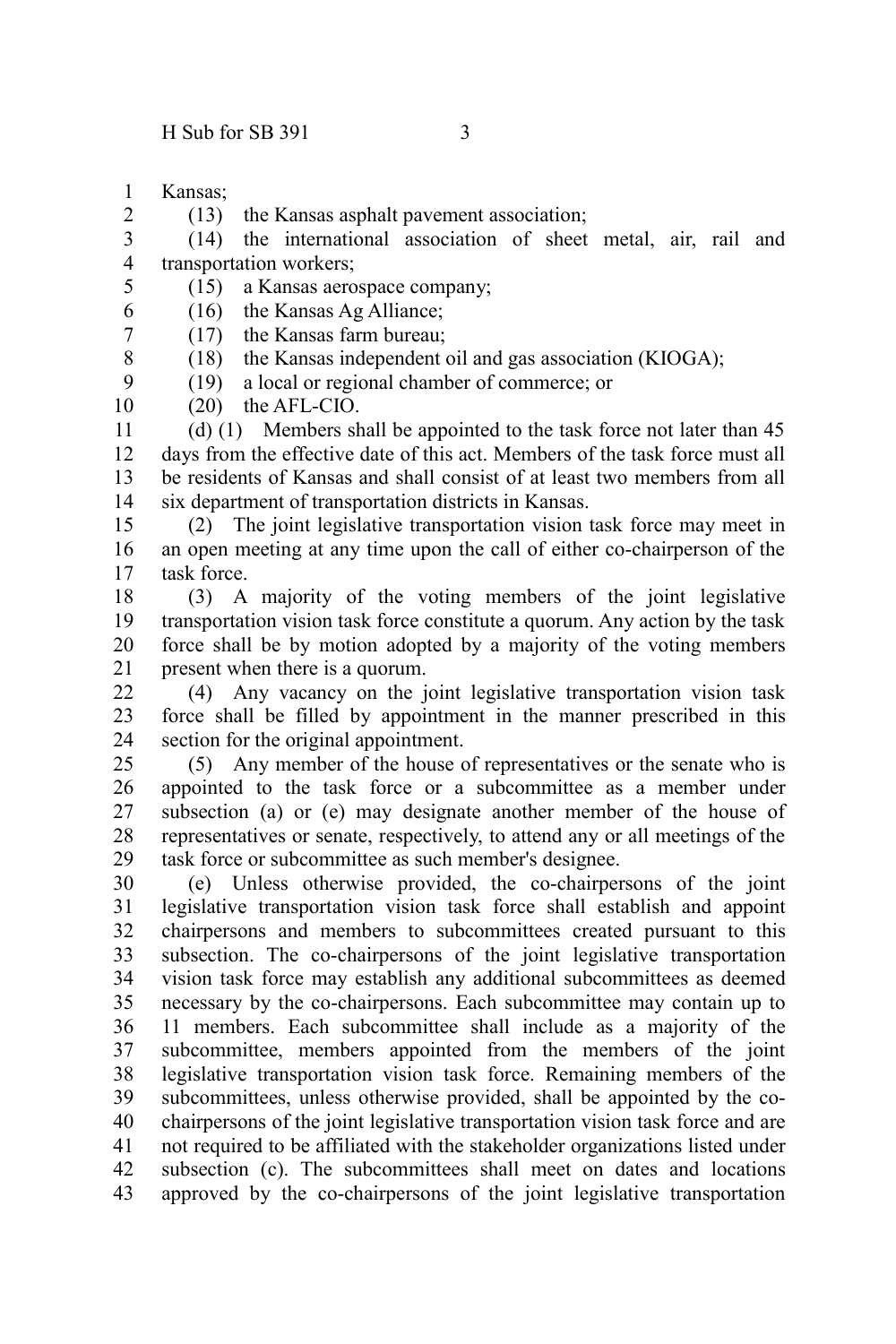vision task force. The subcommittees shall be as follows: 1

(1) The funding subcommittee, whose purpose is to discuss the financing of a transportation plan. The funding subcommittee shall consist of the following members, with the co-chairpersons of the joint legislative transportation vision task force appointing additional members: 2 3 4 5

(A) The chairperson of the house committee on taxation or the chairperson's designee; 6 7

(B) the chairperson of the senate committee on assessment and taxation or the chairperson's designee; 8 9

(C) the chairperson of the house committee on appropriations or the chairperson's designee; and 10 11

(D) the chairperson of the senate committee on ways and means or the chairperson's designee. 12 13

(2) The local consult subcommittee, whose purpose is to solicit input on existing uncompleted projects and future projects in each highway and metropolitan district. The local consult subcommittee shall meet at least eight times, including at least one meeting in each department of transportation district and the Wichita and Kansas City metropolitan areas. 14 15 16 17 18

(3) The project development delivery and innovation subcommittee, whose purpose is to discuss engineering best practices, project delivery methods and innovative project delivery methods, which include tolling and public-private partnerships. 19 20 21 22

(4) The transportation alternatives subcommittee, whose purpose is to discuss transit and pedestrian connective issues in the state of Kansas. 23 24

(5) The economic development and freight subcommittee, whose purpose is to discuss commerce trends and freight flows throughout the state of Kansas. 25 26 27

(6) The aerospace subcommittee, whose purpose is to discuss and explore commercial and transportation interfaces of aeronautical industry, economic development and alternative structures for representation of the aeronautical industries' interests in state government. The aerospace subcommittee shall consist of the following members, with the cochairpersons of the joint legislative transportation vision task force appointing additional members: 28 29 30 31 32 33 34

(A) The chairperson of the house committee on transportation and public safety budget, who shall also serve as the subcommittee cochairperson; 35 36 37

(B) one member appointed by the co-chairpersons of the joint legislative transportation vision task force, who shall also serve as the subcommittee co-chairperson; 38 39 40

(C) one member of the house of representatives appointed by the cochairpersons of the joint legislative transportation vision task force; 41 42

(D) two members of the senate appointed by the co-chairpersons of 43